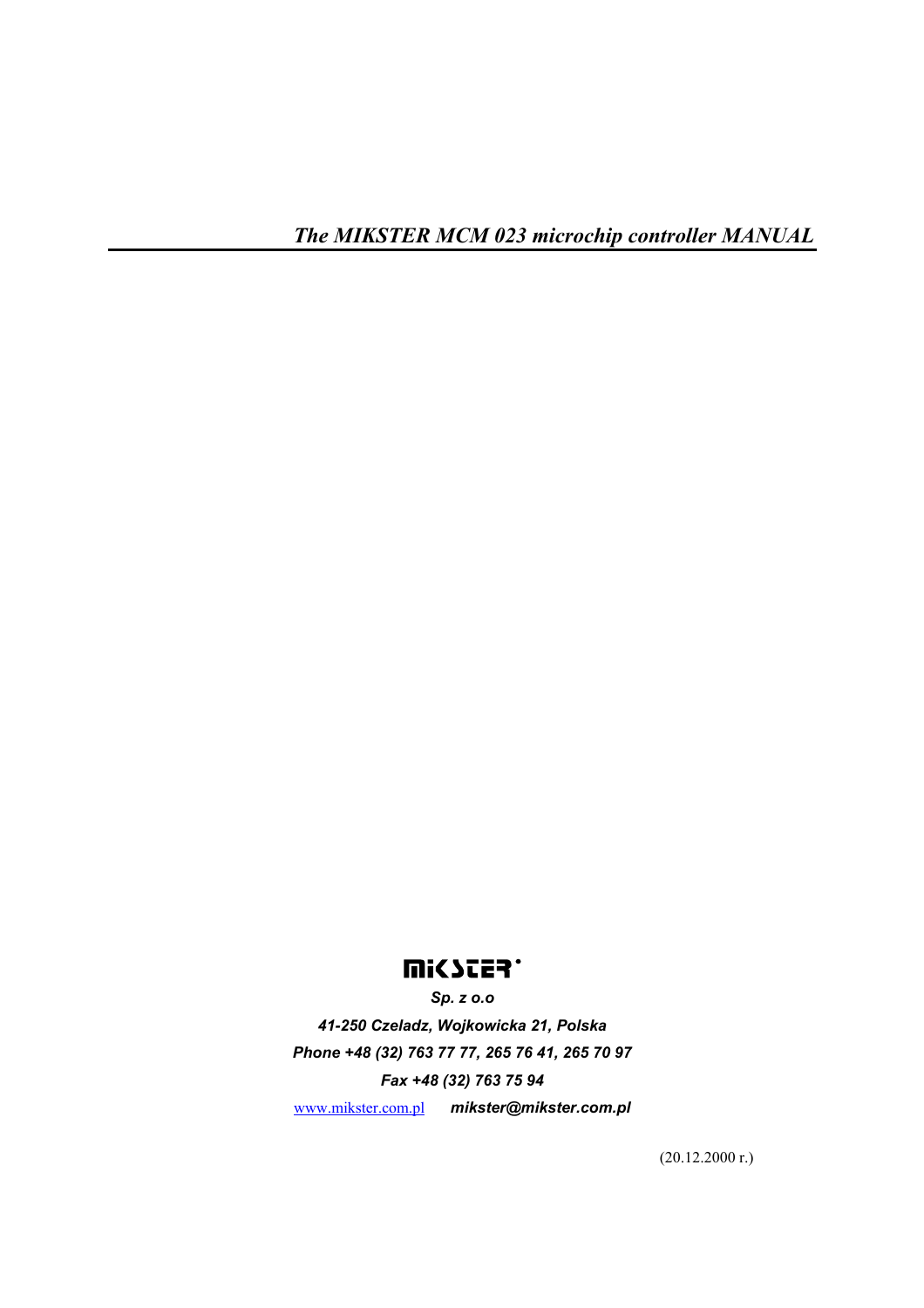# *TABLE OF CONTENTS*

| $\mathbf{1}$ .                                                            |  |
|---------------------------------------------------------------------------|--|
| 2.                                                                        |  |
| 3.                                                                        |  |
| $\overline{4}$                                                            |  |
| 5.                                                                        |  |
| ENTERING TECHNOLOGICAL PROGRAMMES INTO THE CONTROLLER MEMORY 5<br>5.1.    |  |
| 5.2.                                                                      |  |
| MANUAL CHANGING OF THE TECHNOLOGICAL PROCESS PARAMETERS DURING<br>5.3.    |  |
| 5.4.                                                                      |  |
| 6.                                                                        |  |
| $7_{\scriptscriptstyle{\circ}}$                                           |  |
| 8.                                                                        |  |
| 9.                                                                        |  |
| OVERVIEW OF THE SET PARAMETERS IN THE TECHNOLOGICAL PROGRAMME: THE<br>10. |  |
| 11.                                                                       |  |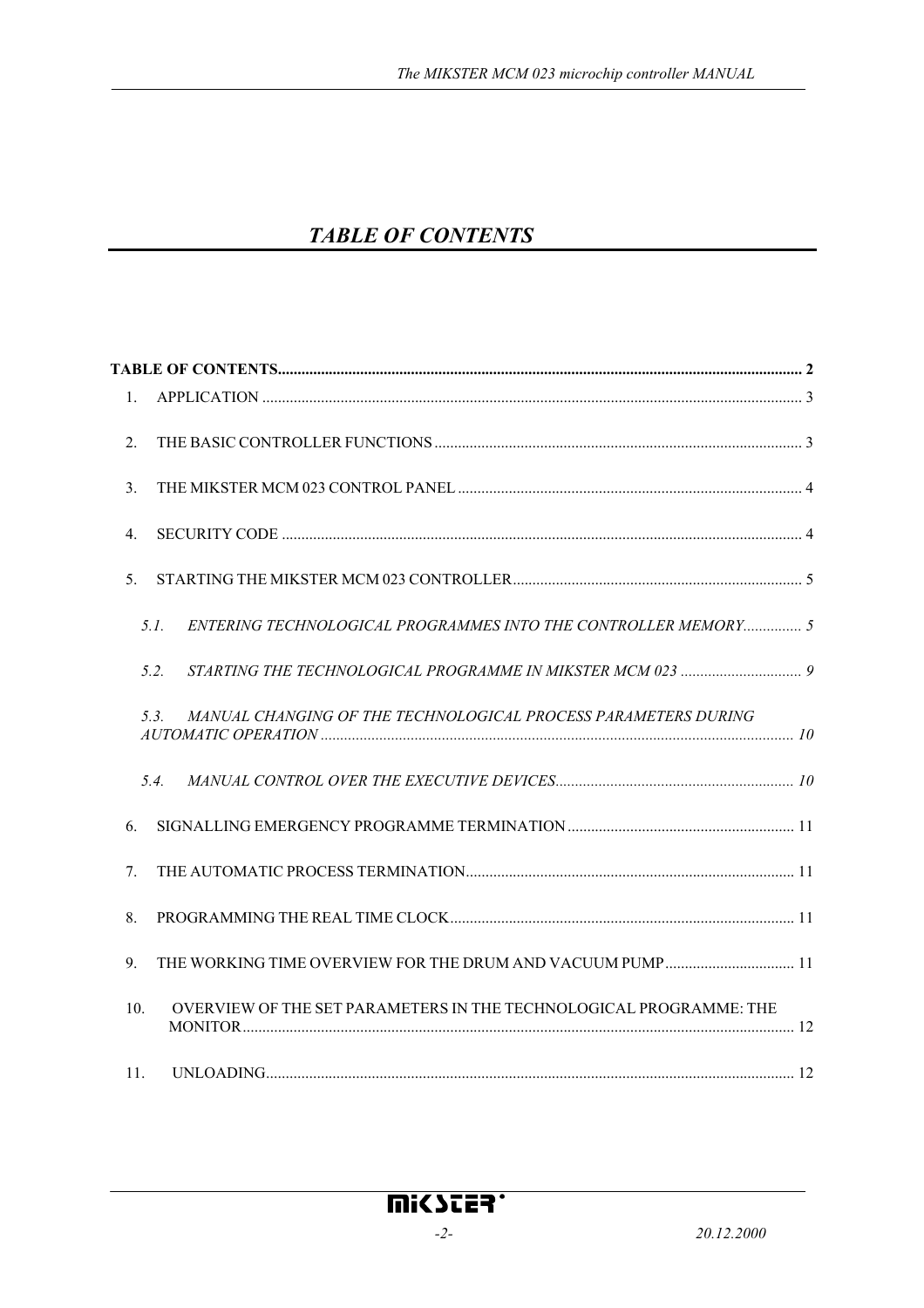#### *1. APPLICATION*

The MIKSTER MCM 023 microchip controller is designed for using in automatic controlling of the massing process in vacuum mass devices.

#### *2. THE BASIC CONTROLLER FUNCTIONS*

- automatic execution of the technological programme,
- 50 programmes,
- 6 cycles per programme,
- 2 stages per cycle,
- temperature control and regulation,
- vacuum control and regulation (pressure) 0-100 kPa,
- continuous setting of the drum rotation speed,
- programmed control over executive devices (contactors, electro-valves, etc.),
- manual operation,
- AUTOSTART function.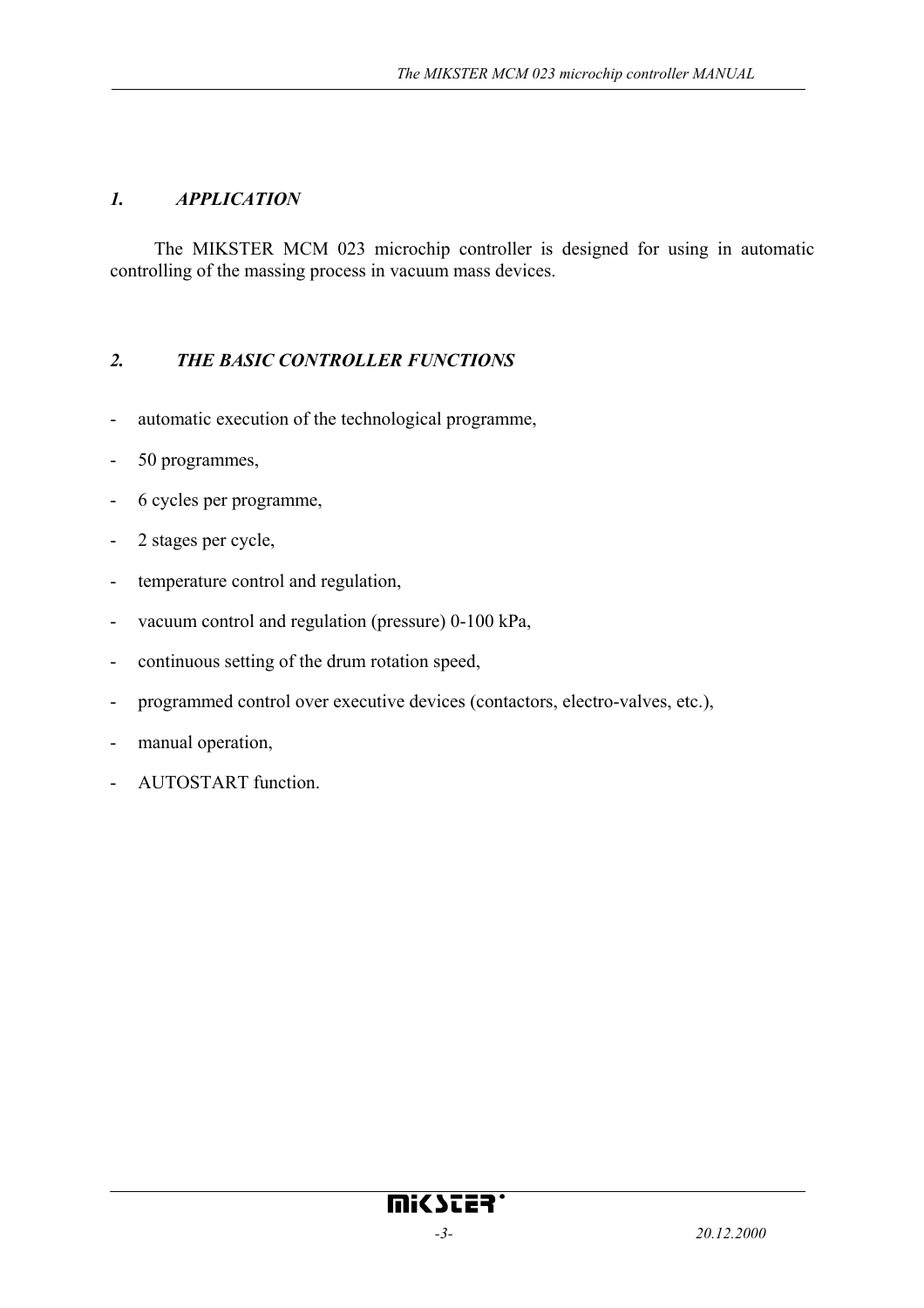#### *3. THE MIKSTER MCM 023 CONTROL PANEL*

All the operations related to the activation of the controller, programming, manual changes, etc., are performed with the control panel (Plate 1).



The following functional blocks are present in the control panel:

- numerical displays -1-
- signalling diodes -2-
- function keys -3-
- device status keys  $-4$ -

All the information on the status of the MIKSTER MCM 023 controller at work (working status, values of the set and read parameters, signalling for ON/OFF devices) are displayed with numerical displays and diodes. If a given device is operating or the given is active, the diode is on continuously. The pulsating diode indicates waiting or temporary values.

Entering data into the MIKSTER MCM 023 controller memory, data adjustment, calling appropriate functions of the controller, are all executed with pressing appropriate function, numerical and status keys.

#### *4. SECURITY CODE*

In order to prevent the data stored in the MIKSTER MCM 023 memory against unauthorised persons, the security code has been provided for. The request for entering the security code is displayed when changes are to be introduced in the data on technological programmes (details, see **5.1.**).

The security code is stored in the SET-UP memory.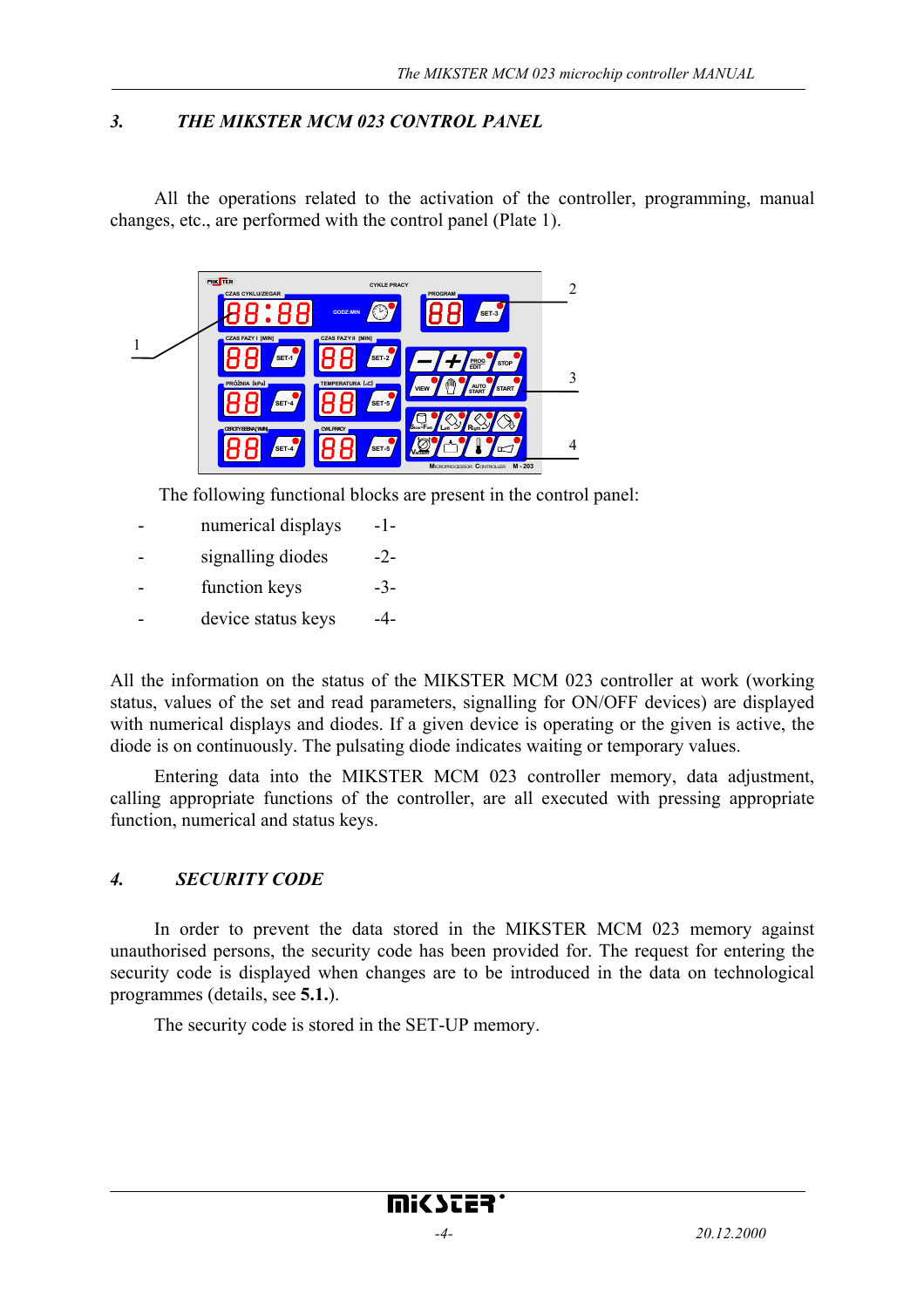#### *5. STARTING THE MIKSTER MCM 023 CONTROLLER*

 When the power supply is turned on, the clock display shows CZAS RZECZYWISTY (REAL TIME).

The following functions may be now executed in the MIKSTER MCM 023 controller:

- programming technological processes,
- setting the SET-UP permanent parameters (the service function),
- controlling the executive devices,
- starting the programme executed by the MIKSTER MCM 023 controller,
- running the AUTO-START function.

#### *5.1. ENTERING TECHNOLOGICAL PROGRAMMES INTO THE CONTROLLER MEMORY*

50 technological processes (0-49) may be programmed by the user in the MIKSTER MCM 023 controller.

Each programme consists of 6 cycles divided into 2 stages.

The cycle has the following parameters:

#### **- CYCLE DURATION TIME, max: 99h:59min**

- *STAGE 1 DURATION TIME: max 99 min.*
- VACUUM FOR STAGE 1
- TEMPERATURE FOR STAGE 1
- DRUM ROTATION SPEED FOR STAGE 1
- STATUS OF EXECUTIVE DEVICES FOR STAGE 1
- *STAGE 2 DURATION TIME: max: 99 min.*
- VACUUM FOR STAGE 2
- TEMPERATURE FOR STAGE 2
- DRUM ROTATION SPEED FOR STAGE 2
- STATUS OF EXECUTIVE DEVICES FOR STAGE 2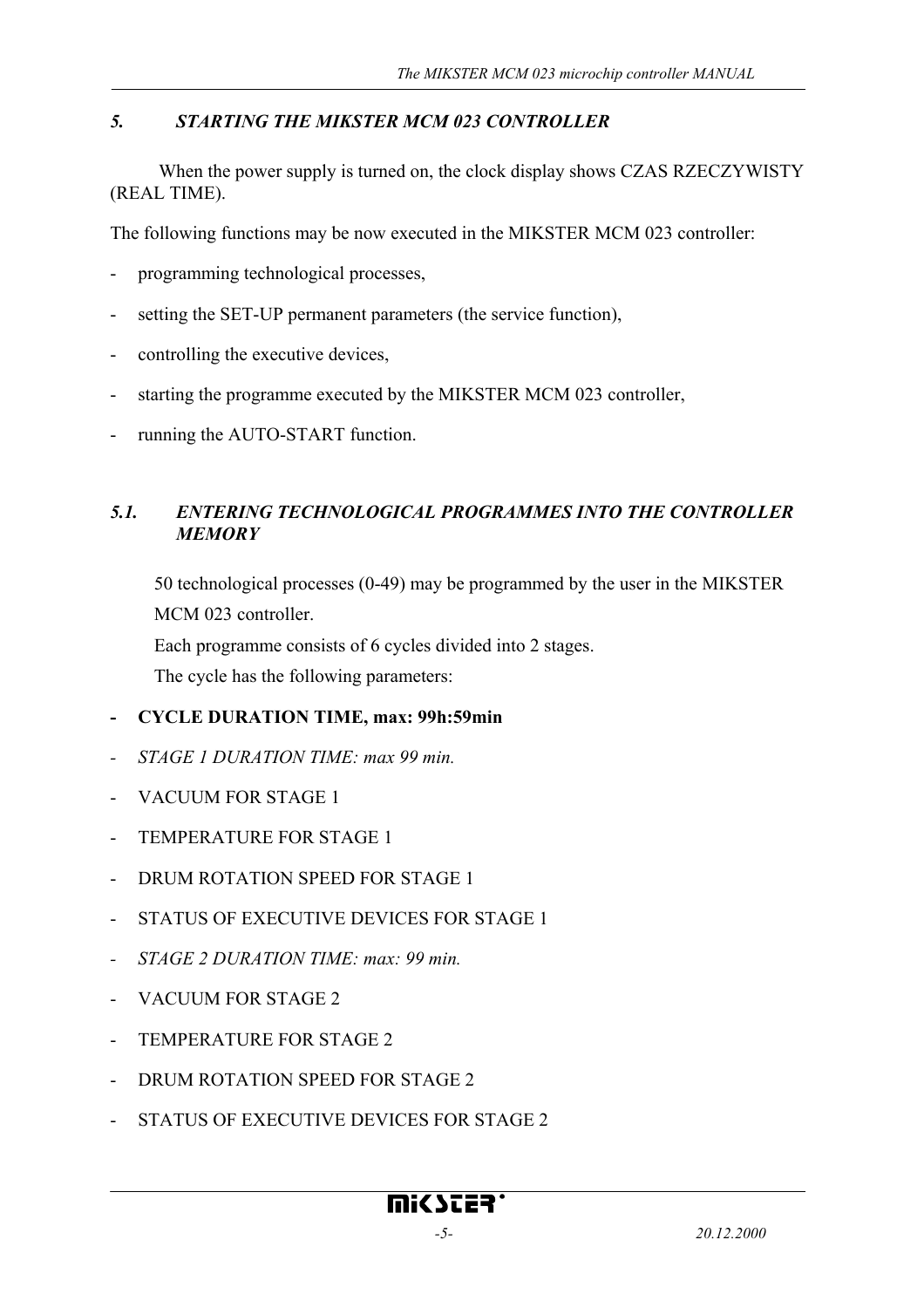Entering the MIKSTER MCM 023 controller into the programming mode:

**PROG EDIT** - press the key

(the CODE caption is displayed along with the 00 00 symbol, the CZAS FAZY I (the active display) pulsating))

- pressing the keys



set the first digit of the security code

- press the key **SET-2** 

(the active display diode is pulsating)

- pressing the key

set the second digit of the security code

- if the code is correct, press the key  $\sqrt{\frac{EDT}{E}}$ 

If the entered code is correct, the programming mode is entered. The displays show parameters for the programme, whose number is displayed in the PROGRAM field. When a wrong code is entered, MIKSTER MCM 023 returns to the readiness mode (the current time is displayed).

**PROG** 

- press the key **SET.** - by pressing the keys enter **the technological programme number** - press the key - by pressing the keys

set **the massing time in cycle 1**

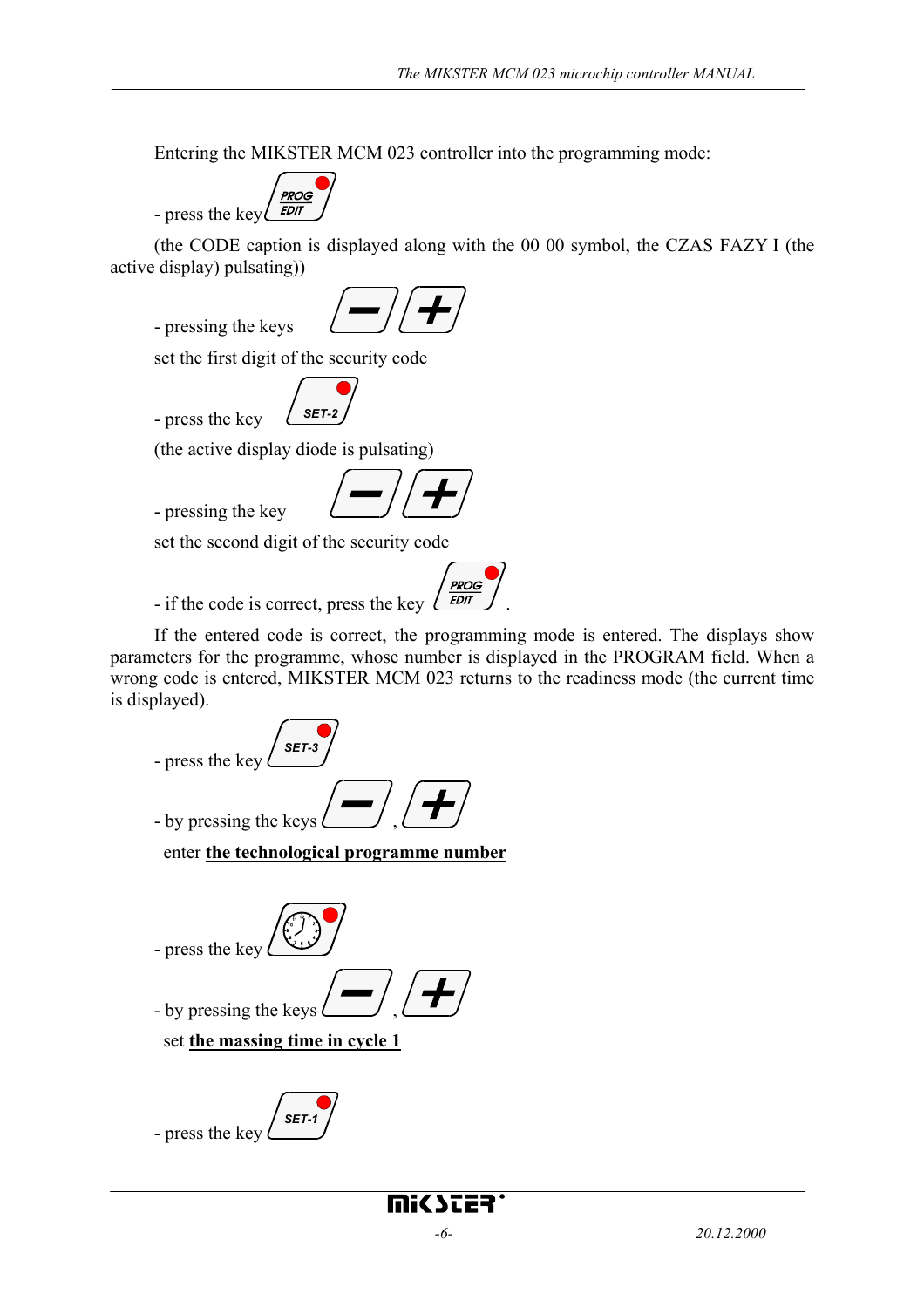



mi(SCER'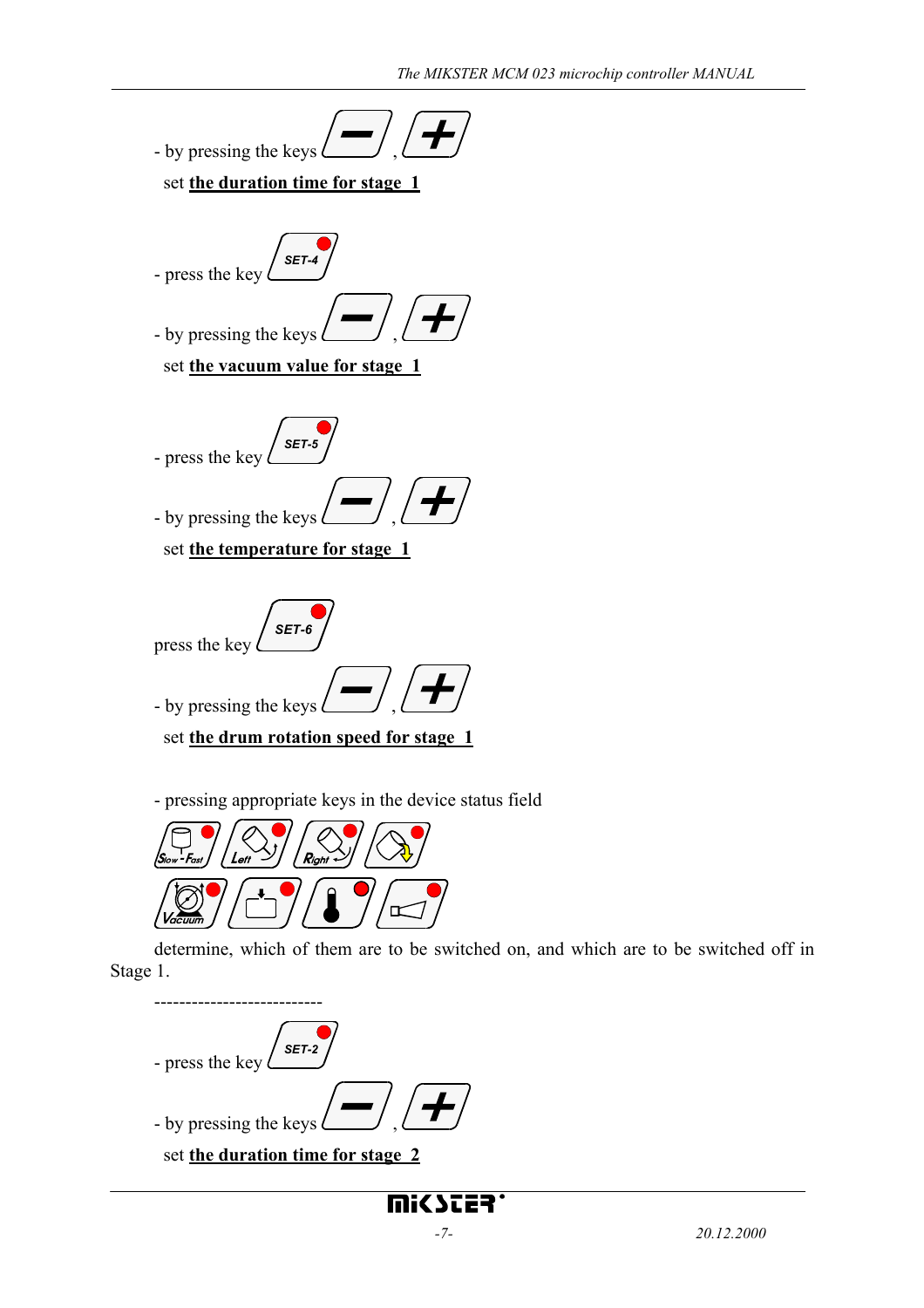

- pressing appropriate keys in the device status field



determine, which of them are to be switched on, and which are to be switched off in Stage 2

One complete cycle for the massing process has been programmed.

*SET-7*

In order to programme further cycles, by pressing the key  $\ell$ select an appropriate cycle to be programmed and continue steps as for the first cycle.

Programming is ended with pressing the key

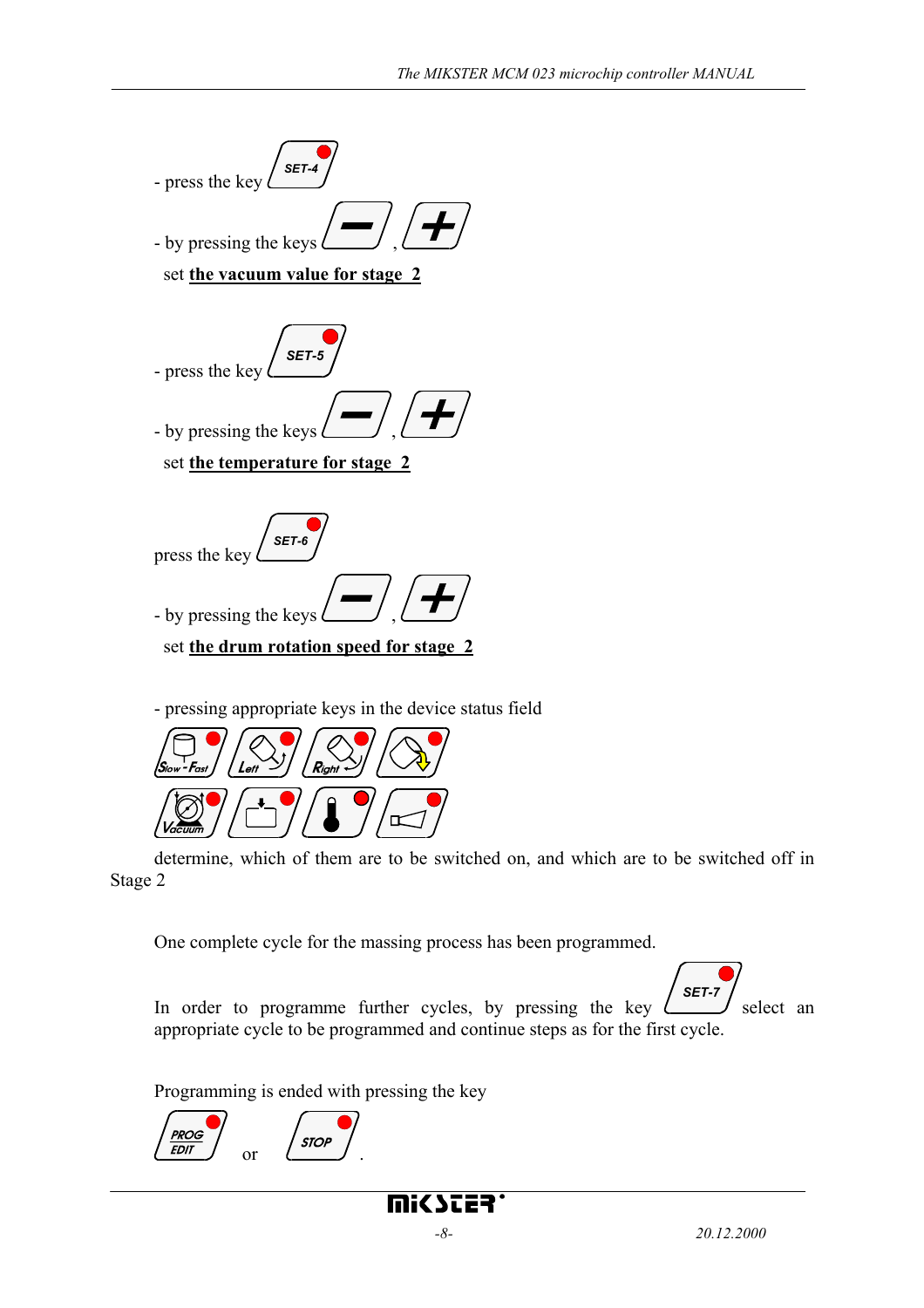### *5.2. STARTING THE TECHNOLOGICAL PROGRAMME IN MIKSTER MCM 023*

#### *5.2.1. IMMEDIATE STARTING THE PROGRAMME EXECUTION*

The automatic cycle (starting a device) may commence when the MIKSTER MCM 023 controller is in the readiness state (the current time is displayed).

In order to do this, perform the following steps:

- press the key

- by pressing the keys



(the programme number display is pulsating)



enter the number of the programme, which you would like to execute



*(at this time, it is possible to stop activating the device by pressing the key* 

*then the MIKSTER MCM 023 controller returns to the readiness state and the current time is displayed).* 

- after entering the programme's number and confirming its validity, press the key



(the device starts operating.)

Stopping the programme execution is done with pressing the key  $\frac{\text{stop}}{\text{loop}}$ 

## *5.2.2. DELAYED STARTING THE PROGRAMME EXECUTION: AUTO-START.*

The autostart function allows for starting a device at the set time.

In order to start the autostart function, press the key



Then, in the PROGRAM field, enter the number of the programme, and enter hour and minute of the device starting in the (CZAS CYKLU/ZEGAR) field.

**START** After pressing the key  $\left(\frac{\partial A}{\partial x}\right)$ , the autostart function is activated.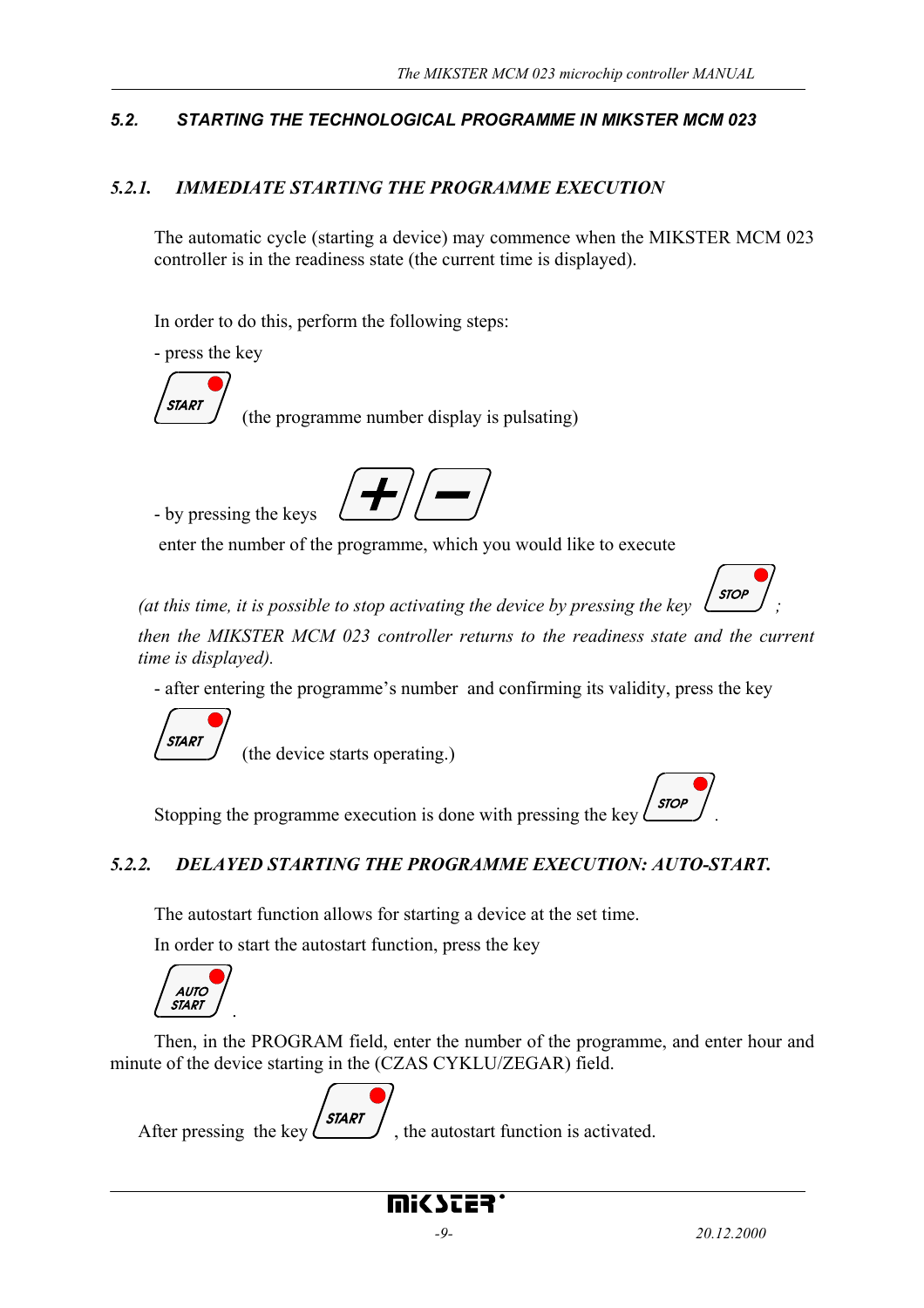*(the*  $\begin{pmatrix} \text{AVTO} \\ \text{SIART} \end{pmatrix}$  *and*  $\begin{pmatrix} \text{SIART} \\ \text{key} \end{pmatrix}$  *key diodes are pulsating* 

*the current time and programme number are displayed).* 

In order to switch off the autostart function, press the key

**STOP** 

. When the autostart function is active,

the autostart time may be displayed by pressing the key  $\angle$  VIEW



## *5.3. MANUAL CHANGING OF THE TECHNOLOGICAL PROCESS PARAMETERS DURING AUTOMATIC OPERATION*

During automatic operation, manual adjustments are possible for the entered programmes. It is achieved as follows:

**PROG** - press the key  $\left(\frac{EDT}{EDT}\right)$  (all the set parameters for the given cycle are displayed).

- make change sin the programme as set forth in **5.1.,** 

*SET-7*

- by pressing the key , parameters are displayed for the successive programme cycles.

- the ending of the manual data adjustment is done with pressing the key



. Only now are the data rewritten into the controller's memory and the controller responds to the changes made.

If entering data is terminated in the cycle (stage) different from the executed, the cycle (stage) is executed, during which leaving the manual data adjustment was performed.

## *5.4. MANUAL CONTROL OVER THE EXECUTIVE DEVICES*

In order to manually start the executive devices, perform the following operations:

*(The MIKSTER MCM 023 controller shall be in the readiness state: the current time is displayed)* 



- leaving the mode is done with pressing the key .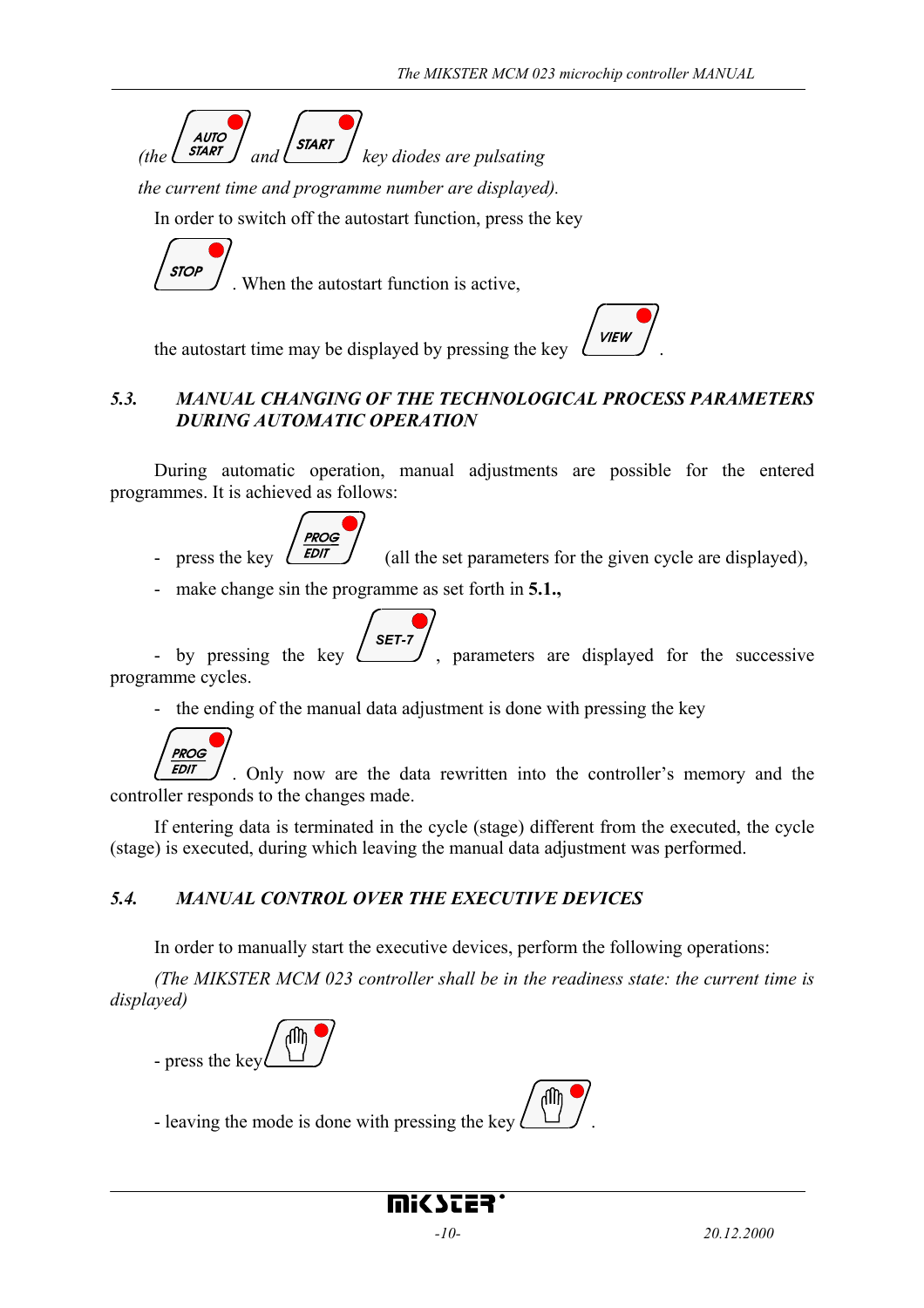#### *6. SIGNALLING EMERGENCY PROGRAMME TERMINATION*

When a failure occurs during the programme's execution (e.g. power break-down), the time the failure occurs is stored in memory, and the programme is continued after the cause of the failure is eliminated, beginning in the moment, in which the programme's execution was disrupted.

If this is the case, the display (CZAS CYKLU/ZEGAR) periodically displays the - Error- caption, with the error code –40- displayed in the PROGRAM display.

By pressing the key  $\leftarrow$ , the error signalling may be switched off.

## *7. THE AUTOMATIC PROCESS TERMINATION*

In order to stop the automatic process, press the key  $\int$  stop

## *8. PROGRAMMING THE REAL TIME CLOCK*

In order to change the real time:

*(when the controller displays the current time and is in the readiness state)* 

press the key  $\bigcup$  (the real time clock display is pulsating)

by pressing the keys  $\Box$   $\Box$ , set the proper time.

In order to stop entering the real time:



## *9. THE WORKING TIME OVERVIEW FOR THE DRUM AND VACUUM PUMP*

When the mass device is in the idle (the real time is displayed)



press the key  $\sqrt{\frac{S_{\text{low}} - F_{\text{cost}}}{F_{\text{low}}}}$ . The (CZAS CYKLU/ZEGAR) display displays the number of hours the vacuum pump was operated.

The (CZAS FAZY I and CZAS FAZY II) displays display the number of hours the mass device drum was operated.